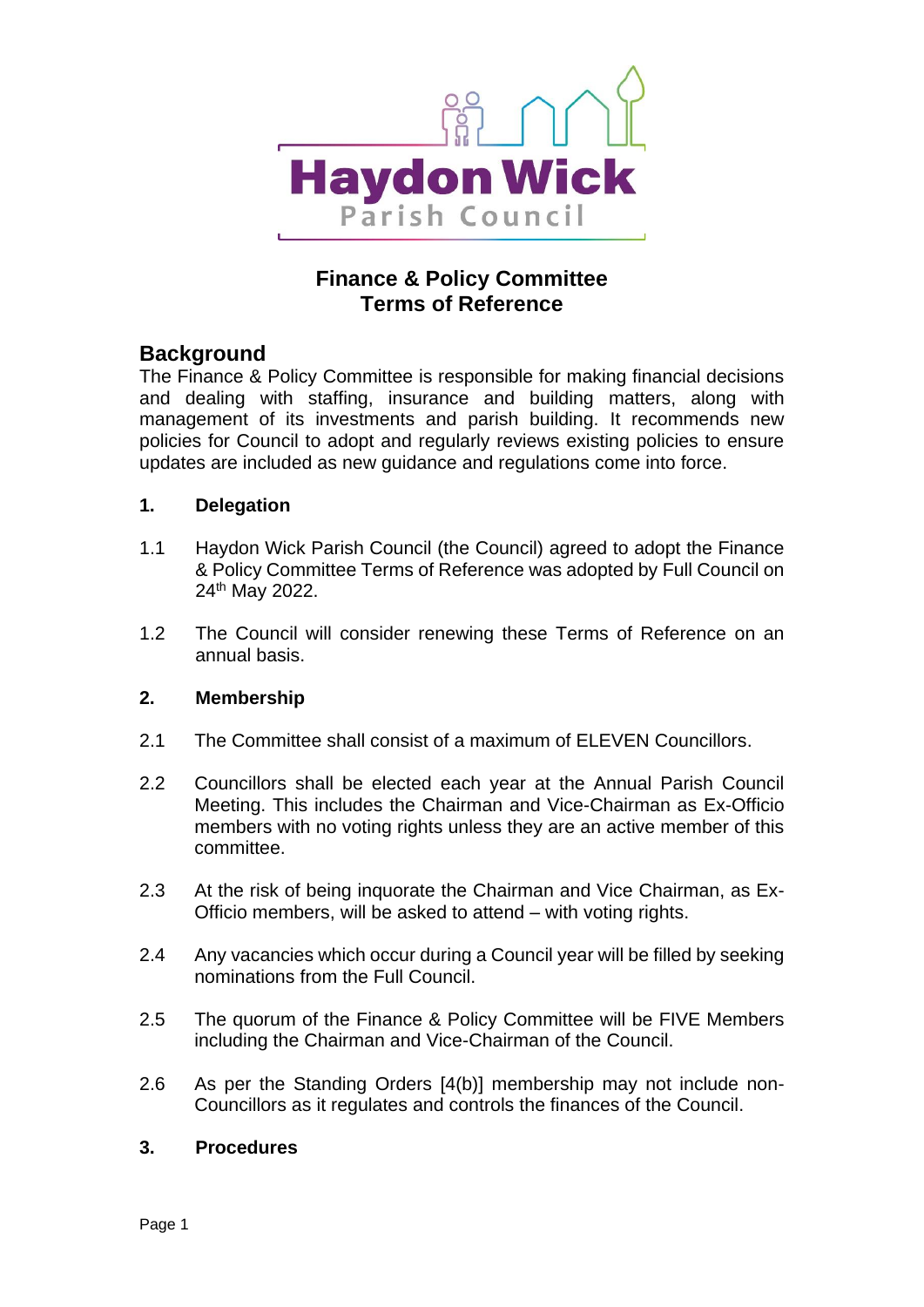- 3.1 The Committee will operate within Haydon Wick Parish Council's Standing Orders, Financial Regulations and all the relevant legislation for local government.
- 3.2 At the first meeting of the Committee it shall elect a vice chairman for this Committee for the forthcoming year from amongst its appointed membership. The Chairman and Vice Chairman may be re-elected.
- 3.3 The Committee will agree all minutes of meetings to the next appropriate meeting of the Finance & Policy Committee.
- 3.4 The Committee will submit a draft budget to Council for consideration for the forthcoming financial year by the preceding December at the latest.
- 3.5 The Chief Officer/Clerk to the Council or an appointed Officer will provide administrative support for the Committee.

#### **4. Meeting Dates**

- 4.1 The schedule of the times and dates of programmed meetings for the year shall be agreed by the Full Council.
- 4.2 The Committee shall meet in the Council Chamber, Council Offices, Thames Avenue, Haydon Wick SN25 1QQ unless otherwise agreed, or blended/remotely, if and when legislation permits.

#### **5. Committee Functions**

The Committee shall:

- 5.1 Advise the Council on all financial aspects relating to the Council ensuring good governance arrangements during the year.
- 5.2 Recommend the precept requirement to Full Council for approval.
- 5.3 Carry out financial investigations and request relevant supporting documents and evidence when appropriate.
- 5.4 Review on an annual basis Council's adopted Financial Regulations for managing all aspects of Council's finances and recommend any amendments as appropriate for adoption by Full Council.
- 5.5 Ensure that the Parish Council's financial practices comply with the Financial Regulations set out by the Audit Commission, Central Government and Council's adopted Financial Regulations.
- 5.6 Comply with the requirements of the Annual Governance & Accountability Return each year.
- 5.7 Ensure that all annual returns are completed and returned before their due dates (i.e. HMRC, LGPS, Bus Service Operators Grant and any other)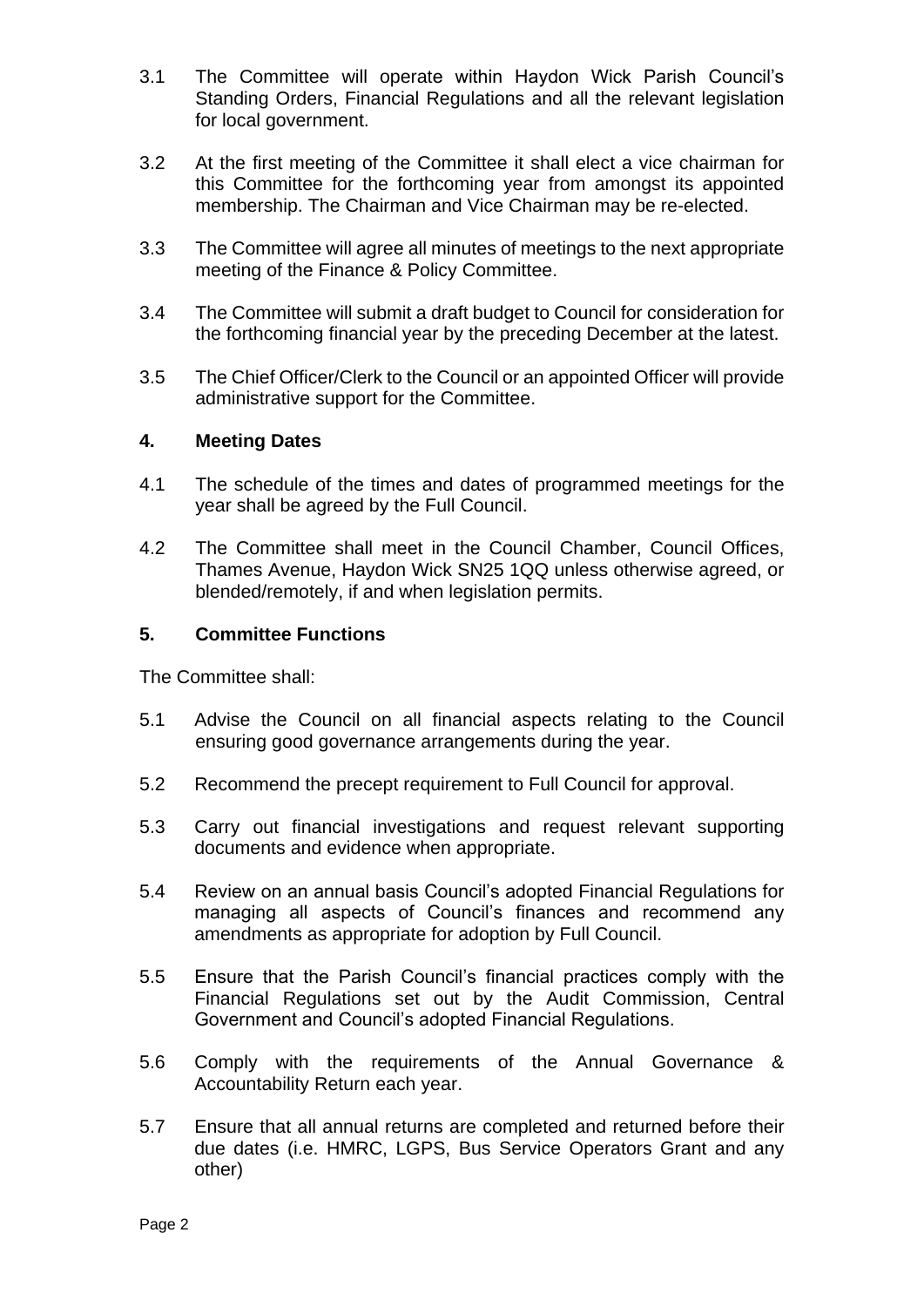- 5.8 Monitor the annual budget against expenditure and make recommendation to Council and committees.
- 5.9 Make recommendation on borrowing, contracts and loan sanctions.
- 5.10 Monitor all funds and investments.
- 5.11 Receive the report of the Internal Auditor and make recommendations to the Council.
- 5.12 Initiate legal proceedings for the recovery of debts and write off bad debts.
- 5.13 Review all insurances and settle claims as advised by Council insurers.
- 5.14 Consider and make recommendations to Council in respect of the acquisition or disposal of land.
- 5.15 Consider and make decisions at any scheduled Meeting of the committee on any matters which in the opinion of the Chairman of Council after consultation with the Clerk are of an urgent nature and where it is considered that it is in the interests of the Council to act before the next ordinary meeting of the Council.
- 5.16 To work with all other Standing Committees on proposals for new and amended policies, proposals to delete or review polices and to recommend to Full Council whether these are to be implemented.
- 5.17 Consider the financial implications of the Council's responsibilities arising from any non-budgeted recommendations of its committees.
- 5.18 Be responsible for the administrative arrangements of the Council including office accommodation, meeting rooms, equipment and furniture.
- 5.19 Appoint a qualified independent Internal Auditor to carry out an Internal Audit on all the relevant information for external audit purposes.
- 5.20 Annually review Standing Orders and consider any additions, deletions or amendments as appropriate prior to placing the recommended amendments before Full Council for approval.
- 5.21 Regularly review all of Council's policies and consider any additions, deletions or amendments as appropriate prior to placing the recommended amendments before Full Council for approval.
- 5.22 As defined in the Policy Review Table, regularly review all of the Council's policies and consider any additions, deletions or amendments as appropriate prior to placing the recommended amendments before Full Council for approval.